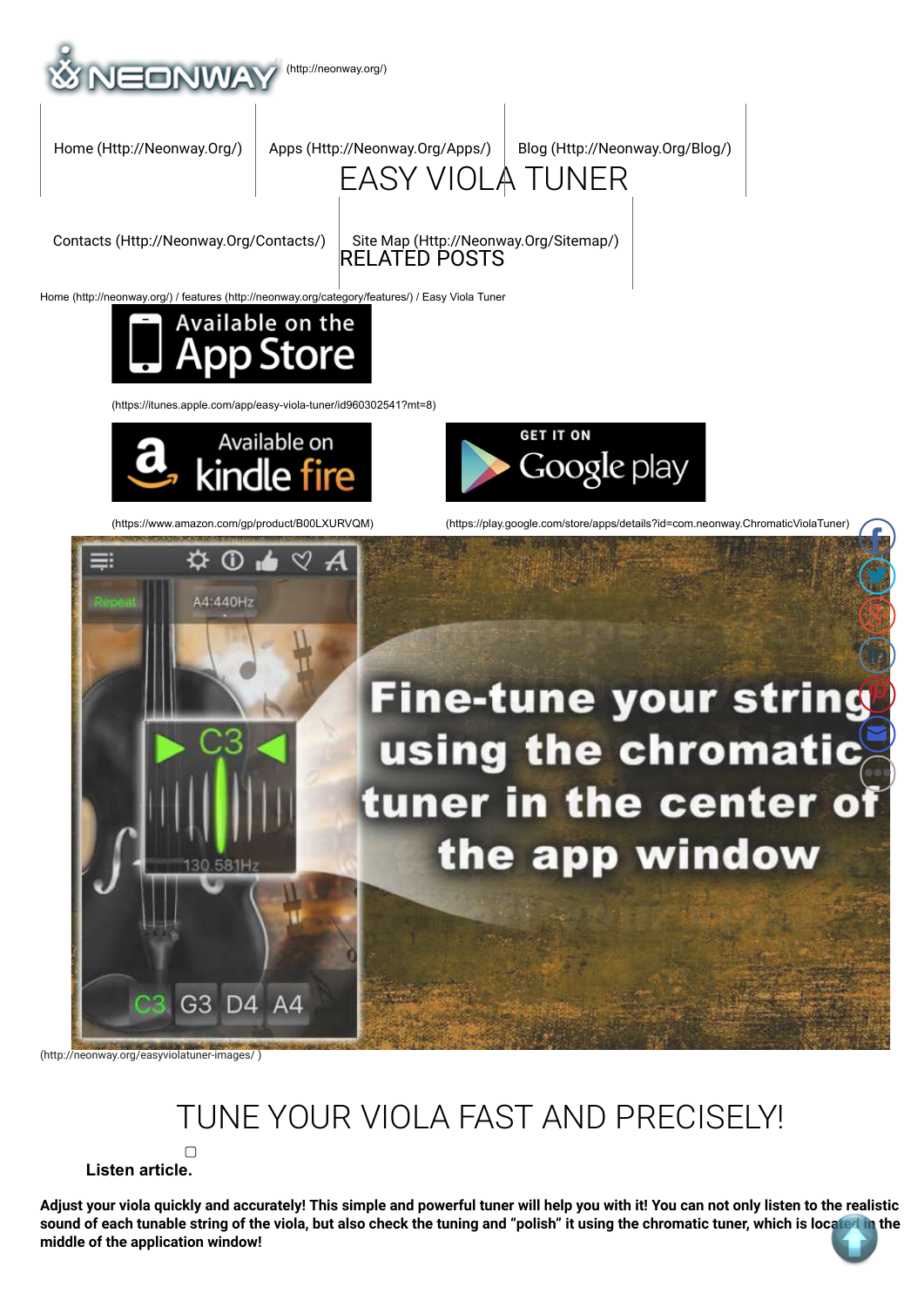To start setting up the alt, select the most suitable timbre from the 11 available ones from the list. Four buttons at the bottom of the application window correspond to four strings of viola. Each will play the sound of an ideally tuned instrument string. If you want to simplify the setup process, use the Snooze Mode. This will allow you to adjust the alt without taking your hands off it.

The chromatic tuner in the middle of the application window will automatically check how the string you are working on is tuned. Also, you can use it to fine tune the strings of viola. If the string is tuned perfectly, the chromatic tuner will blink green. If it blinks red, you need to continue with the setup. The app even tells you what to do with the string: if you see a red arrow pointing to the right, the string is badly strained. If the red arrow points to the left, the string is overstrained. Continue tuning the string until the tuner blinks green, the go to the next string, and so on until your viola is perfectly tuned. And you can now enjoy playing the viola!

App functions:

- \* Chromatic tuner with audio input and microphone support,
- \* Tone generator with original viola sound,
- \* Automatic repetition of playing sounds,
- \* 11 Tones:
- + Baroque,
- + Scientific.
- + France 1859,
- + New philharmonic,
- + Concert,
- + Boston Symphony,
- + New Berlin,
- + Moscow Theater,
- + Old Berlin Philharmonic,
- + Old Philharmonic,
- + Renaissance.

F

Take a look at our video tutorial on working with Viola Tuner on YouTube!

| <b>R</b> Facebook | <b>⊺Twitter</b> | $\mathcal{S}^+$ Google+ | <b>Pinterest</b><br>ၜ                                            | LinkedIn | E-mail |
|-------------------|-----------------|-------------------------|------------------------------------------------------------------|----------|--------|
|                   |                 |                         |                                                                  |          |        |
|                   |                 |                         |                                                                  |          |        |
|                   |                 |                         | Chromatic Viola Tuner App - tune your viola using the microphone |          |        |
|                   |                 |                         |                                                                  |          |        |



No Comments Yet.

LEAVE A COMMENT

Logged in as admin (http://neonway.org/wp-admin/profile.php). Log out » (http://neonway.org/wp-login.php? action=logout&redirect\_to=http%3A%2F%2Fneonway.org%2Feasyviolatuner%2F&\_wpnonce=576b438ea4)

Comment